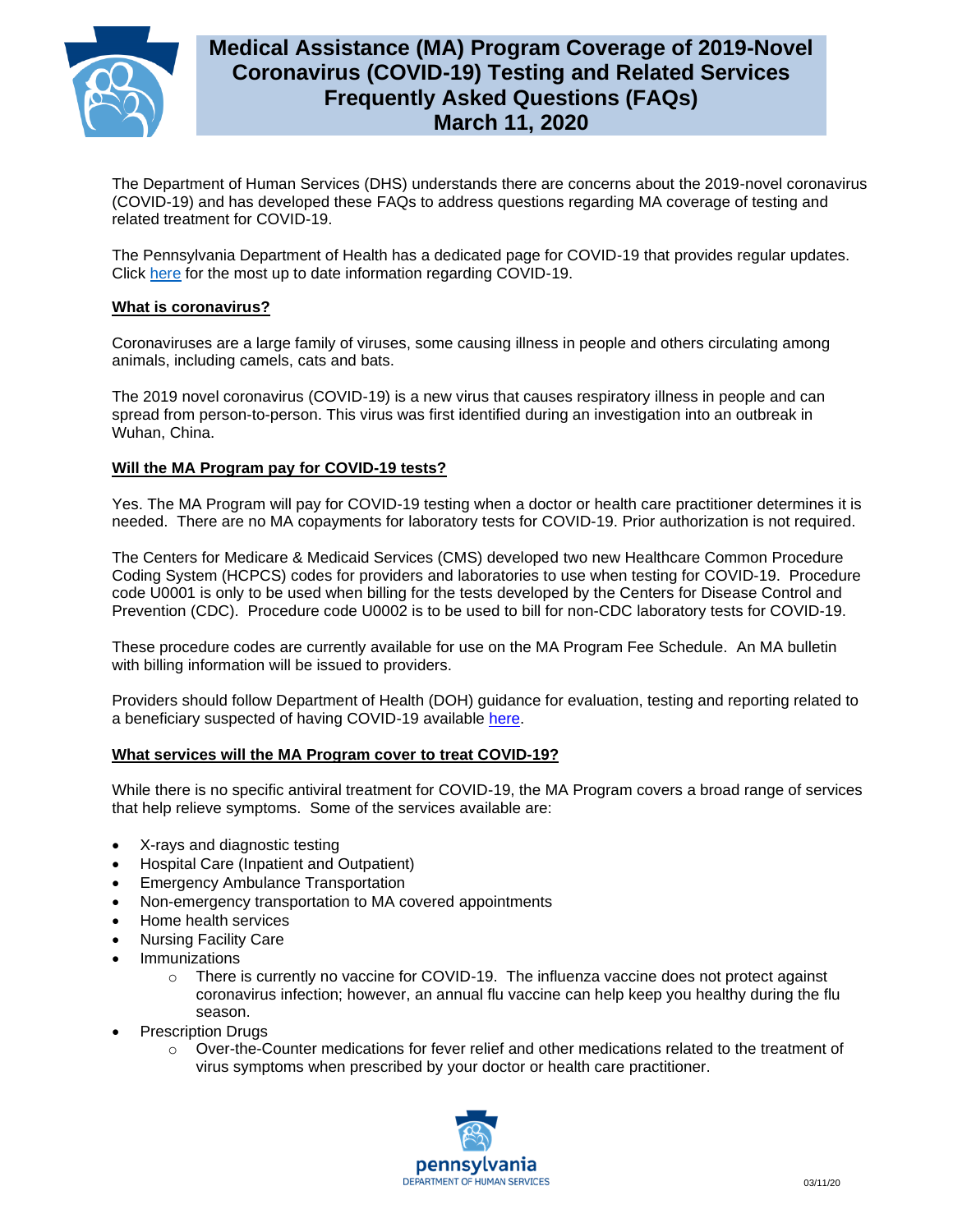

# **Medical Assistance (MA) Program Coverage of 2019-Novel Coronavirus (COVID-19) Testing and Related Services Frequently Asked Questions (FAQs) March 11, 2020**

 $\circ$  To ensure beneficiaries have a 30-day supply of their prescription drug, refills may be covered before the refill date. (This does not apply to prescription drugs with a high likelihood of abuse, such as opioids that are restricted to 3-day prescriptions for children or 5-day prescriptions for adults.)

\*\*\* MA beneficiaries under age 21 are eligible for some services that are not covered for adults, such as overthe-counter cough and cold preparations.

## **Will medical care related to COVID-19 have to be prior authorized?**

Not all MA covered services have to be prior authorized. For those services that do, such as CT scans, DHS will expedite reviews for services related to COVID-19 when possible. Services may be approved for longer periods of time when necessary to ensure uninterrupted services.

## **What if a provider cannot see a patient?**

MA MCOs are making sure their provider networks can handle an increase in health care services related to COVID-19. If an MA MCO does not have enough health care providers in its network with the appropriate training and experience to meet the particular health care needs of its members, MA MCOs must cover services by providers who are out-of-network. MA beneficiaries who receive services through managed care should call their MCO Member Services line if they are having difficulty obtaining services.

MA beneficiaries in the MA Fee-for-Service Program should call the Recipient Service Center at 1-800-537- 8862 if they are having difficulty obtaining services.

## **Will the MA Program pay for doctor visits provided using telehealth?**

COVID-19 is a communicable disease and some beneficiaries may prefer to receive health care services using telehealth instead of in-person. Telehealth is two-way, real time interactive communication between the patient and the doctor or other practitioner. Some services may be available using telehealth. MA beneficiaries should contact their MA MCO to see what services may be available using telehealth.

### **Will there be copayments for medical care related to COVID-19?**

Certain services, such as those provided to children under age 18, pregnant women, and individuals who reside in a facility as well as laboratory services and emergency services do not have a copayment. Any copayments for testing, screening, and office visits related to COVID-19 will be waived.

### **Is there a number I can call if I have questions or need assistance?**

### **MA Fee-for-Service:**

Fee-for-Service Recipient Call Center: 1-800-537-8862, Select Option 1, then Option 2 Fee-for-Service Provider Service Center – 1800-537-8862, Select Option 2, then Option 2

**MA Managed Care:** MA beneficiaries and providers who participate in MA managed care should call their MCO.

### **Aetna Better Health:**

Member Services Center: 1-866-638-1232 Provider Services Center: 1-866-638-1232 **AmeriHealth Caritas PA:**  Member Services Center: 1-888-991-7200 Provider Services Center: 1-800-521-6007